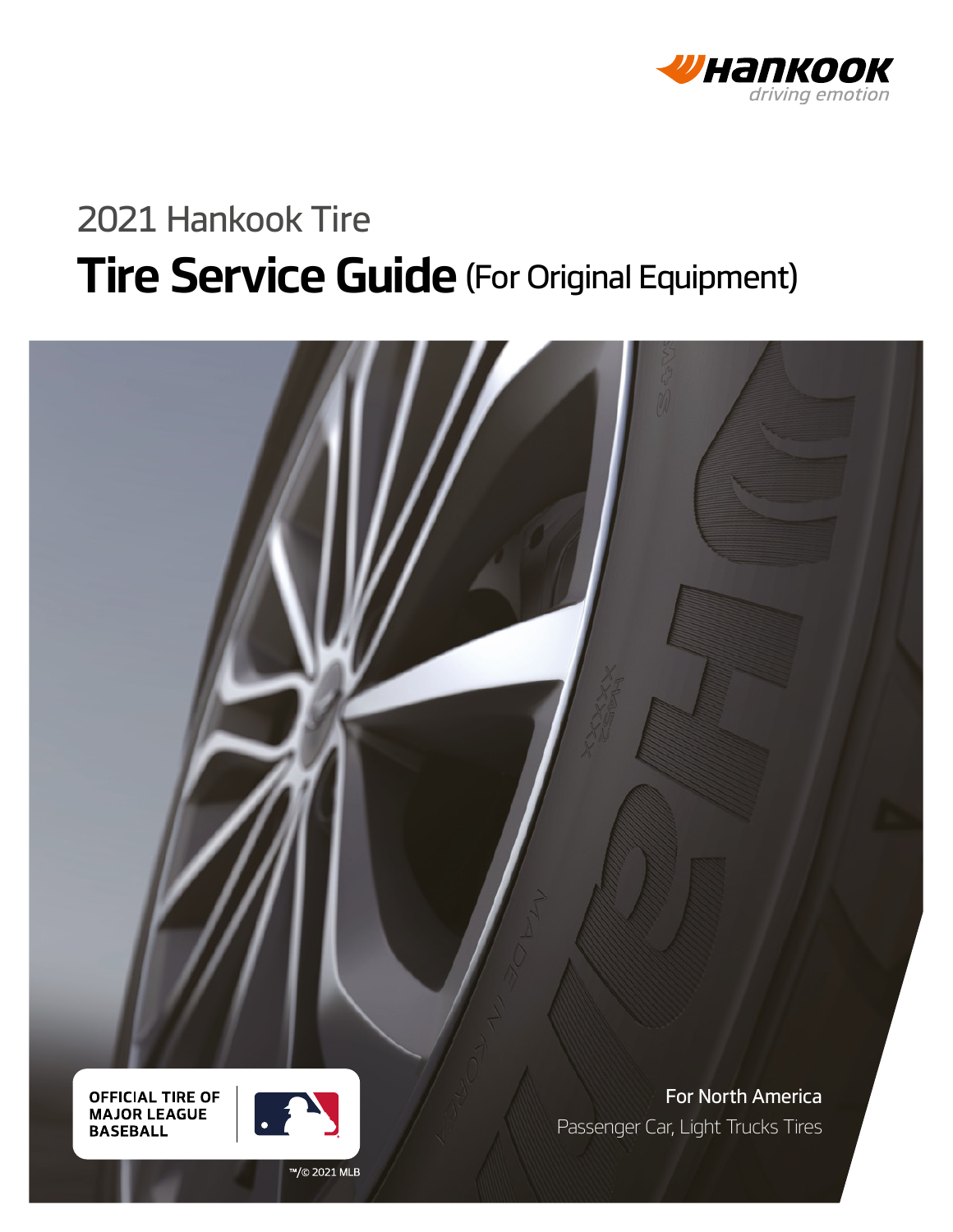

## **For your safety and protection against serious injury or death, the following safety precaution and maintenance instruction must be observed at all times.**

## IMPORTANT SAFETY CHECK LISTS:

- Check tire air pressure periodically.
- Inspect tire for uneven treadwear, cracks, bulges or any sign of foreign material or trauma.
- Remember to check your tire load carrying capacity and speed ratings.
- Check your tire life. Tires must be replaced when tread is worn down to 2/32nds".
- Never overload your vehicle, check tire load carrying capacity or vehicle owner's manual for the maximum recommended load.

## TIRE INFLATION **Warning**

Under inflated and/or overloaded tires pose a safety risk. The National Highway Traffic Safety Administration (NHTSA) estimates that under inflated tires contribute to more than 600 fatalities and 33,000 injuries each year. A tire can lose up to half of its air pressure and not appear to be flat! Do you know your tires are more likely than not under-inflated? Results of a tire pressure survey conducted by U.S. Tire Manufacturers Association show:

- 9% of vehicles had all 4 tires properly inflated.
- 50% of vehicles had at least 1 tire under inflated.
- 19% of vehicles had at least 1 tire under inflated by 8 PSI.
- 26% of vehicles had at least 1 tire under inflated by 6 PSI.
- 38% of vehicles had at least 1 tire under inflated by 4 PSI.

UNDER INFLATION Under inflation (or tire over loading) lead to tire failures, which often result in serious personal injury or death. Among the modes of tire failures are tread/belt separations, sidewall flex breaks and crack formation, among others. Tires run hotter when under inflated which can lead or contribute to tire failure. Under Inflation also adversely affect fuel economy, tire wear and vehicle handling.

## CHECK TIRE INFLATION PRESSURE REGULARLY

Tire inflation pressure must be checked at least once a month and before each and every long trip. The tire air pressure must be checked when the tires are cold, in the morning, before doing any driving. At all times visually check tires for nails or other objects embedded in the tread which can cause air leak. Also never bleed or reduce inflation pressure when tires are hot. Over inflation must also be avoided as it can cause uneven wear at the center of tire tread and make the tire more susceptible to road hazards.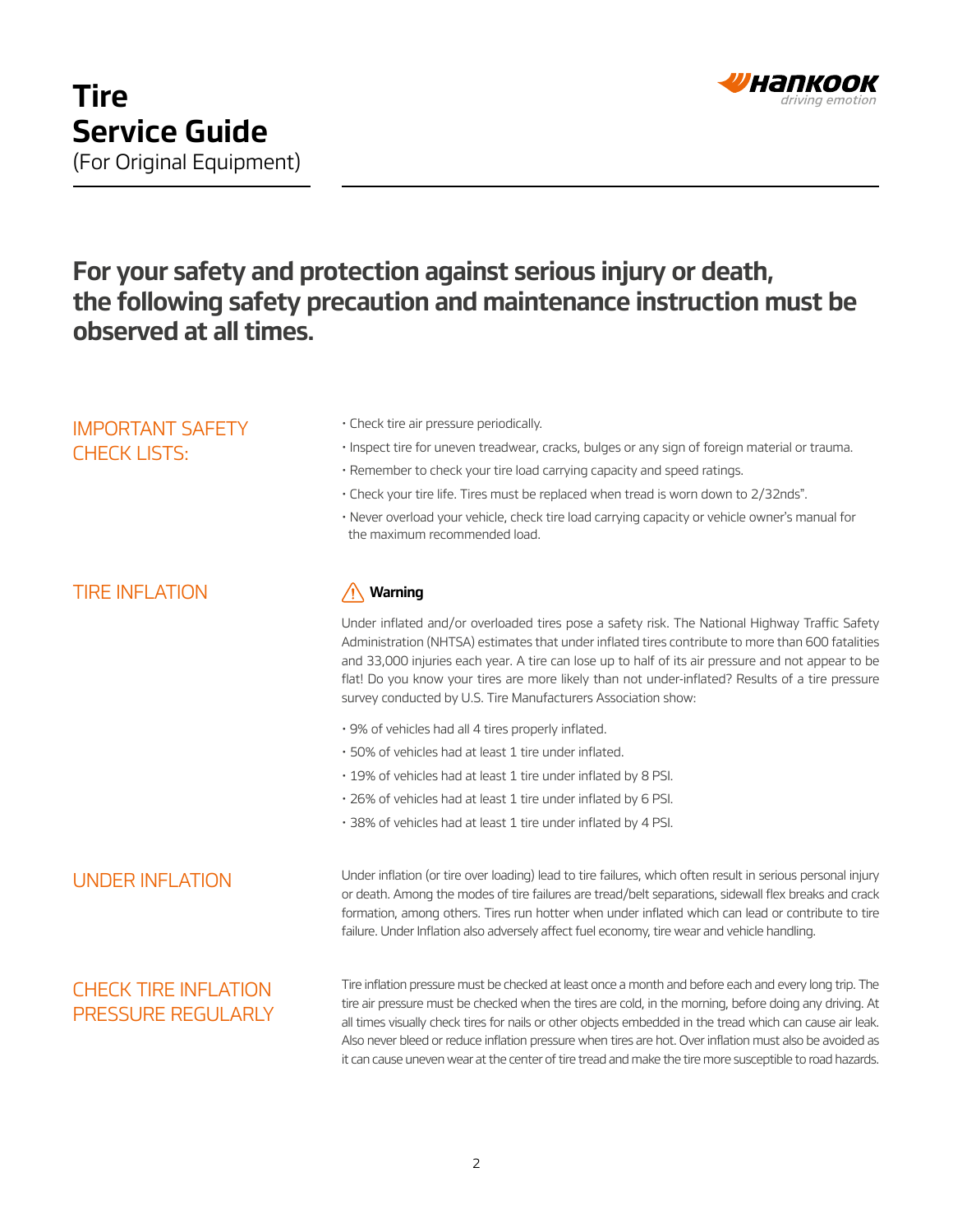

PROPER INFLATION Proper tire inflation is essential for optimum performance and longevity of the tire. A U.S. Department of Energy study shows that "properly inflated tires can improve fuel efficiency by 3.3%." So, what is the proper inflation for my tires and where can I find it? For original equipment tires or replacement tires with the same size and load rating, proper inflation is specified by the vehicle manufacturer shown on a placard that can be found on the door edge, door post, glove compartment door or gas tank door. It can also be found in the owner's manual. For plus sized replacement tires consult your local dealer or tire manufacturer. Proper inflation information is NOT stamped on the sidewall of the tire. The inflation pressure shown on the sidewall of the tire is the maximum inflation pressure for that tire.

## TIRE PRESSURE MONITORING SYSTEM (TPMS)

SPEED RATING **Warning**

All new passenger, SUV, and light truck vehicles manufactured on or after September 1, 2007 are required to be equipped with a tire pressure monitoring system. This system will warn drivers when a tire is 25% (8 PSI if the recommended inflation pressure is 32 PSI) under inflated. This warning may be too late to prevent tire damage caused by under inflation. TPMS units are NOT a replacement for monthly tire pressure checks with a tire gauge.

It is recommended that the replacement tire speed rating be equal to or greater than the OEM tire speed rating. If a lower speed rated tire is selected, then the vehicle top speed becomes limited to that of the lower speed rating selected. The customer must be informed of the new speed restriction & the vehicle's handling may be adversely impacted. When replacing tires, consult the placard or the owner's manual for correct size and speed rating. The speed rating of the replacement tires must be equal to or greater than the speed rating of the tire being replaced to maintain the speed capability of the vehicle. Speed ratings do not imply that the vehicle can be safely driven at the maximum speeds for which the tire is rated.

Serious injury or death may take place if you drive your vehicle in an unsafe or unlawful manner. Hankook's speed symbol designations are verified and comply with regulatory indoor test in accordance with ECE-R30, 54 test (Economic Council for Europe : Procedure load / Speed performance test for tires). These symbols are not applicable to repaired tires.

### Speed symbol can be shown from the tire size for example: **P205/60R15 90 H**

| Category | <b>Maximum Speed</b> |        | Category | <b>Maximum Speed</b> |           |
|----------|----------------------|--------|----------|----------------------|-----------|
| G        | 90 km/h              | 55 mph | R        | 170 km/h             | $105$ mph |
| J        | 100 km/h             | 62 mph | S        | 180 km/h             | 112 mph   |
| К        | $110$ km/h           | 68 mph | Τ        | 190 km/h             | 118 mph   |
| L        | 120 km/h             | 74 mph | U        | 200 km/h             | 124 mph   |
| M        | 130 km/h             | 80 mph | →H       | 210 km/h             | 130 mph   |
| N        | 140 km/h             | 87 mph | $\vee$   | 240 km/h             | 149 mph   |
| P        | 150 km/h             | 93 mph | W        | 270 km/h             | 168 mph   |
| Q        | 160 km/h             | 99 mph | Υ        | 300 km/h             | $186$ mph |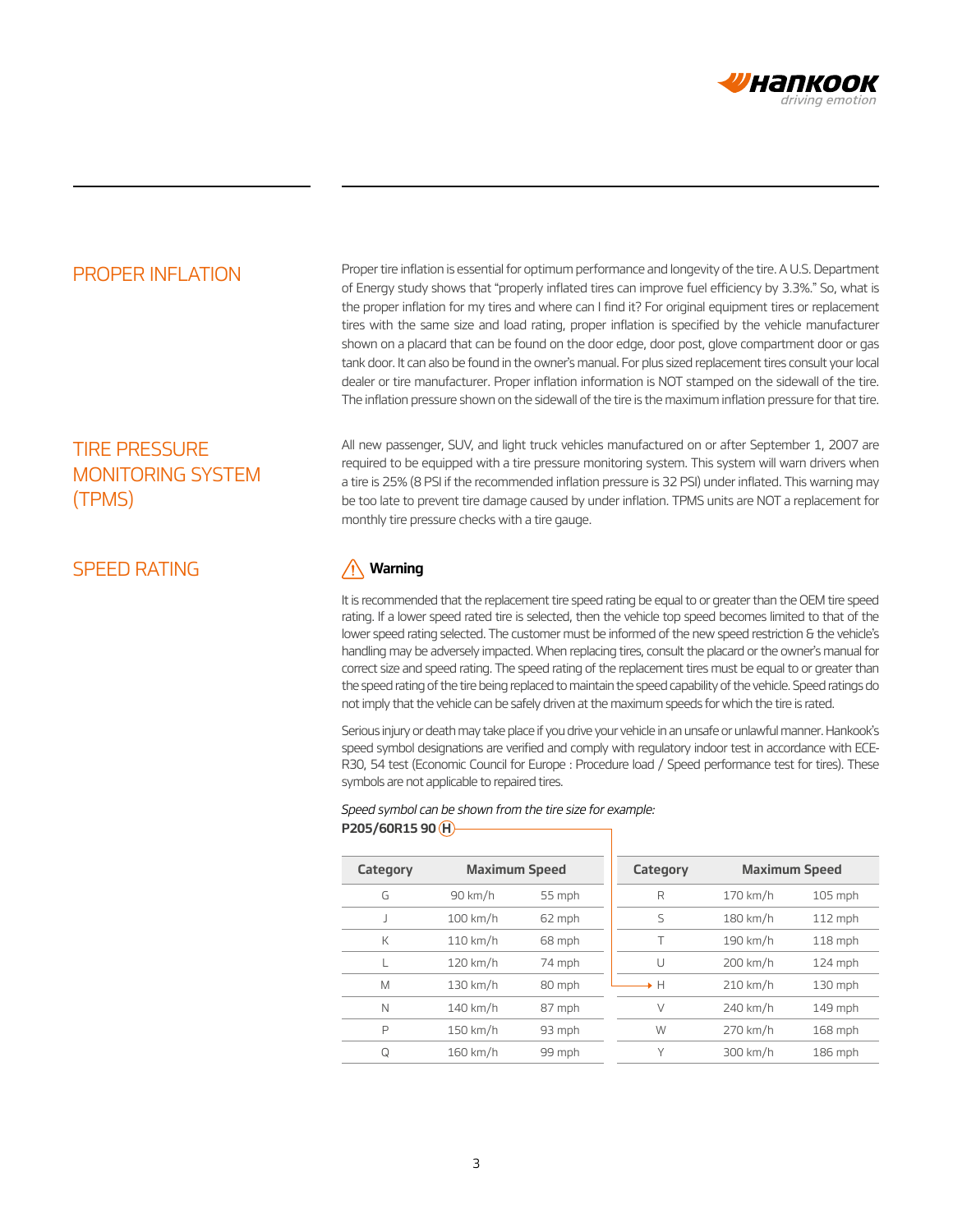

TIRE LOAD The load carrying capacity of the replacement tire must always equal or exceed the load carrying capacity of the original equipment tire. Tires that are loaded in excess of allowable maximum can build up heat to cause sudden air loss.



The combined weight of the occupants and cargo should never exceed 611kg or 1348Ibs.

| Tire  | <b>Cold Tire Pressure</b><br>Size<br>P245/70R17 108S<br>240 kPa, 35PSI<br>Front |                | See owner's                      |
|-------|---------------------------------------------------------------------------------|----------------|----------------------------------|
|       |                                                                                 |                | <b>Manual for</b>                |
| Rear  | P245/70R17 108S                                                                 | 240 kPa, 35PSI | additional<br><i>information</i> |
| Spare | P245/70R17 108S                                                                 | 240 kPa, 35PSI |                                  |

CHECK TIRE LIFE Tires have six built-in treadwear indicators that warn you when it is time to replace your tires. These indicators are raised ribs 2/32nds inches height sections spaced intermittently in the bottom of the tread grooves. When they appear even with the outside of the tread, it is time to replace your tires immediately.

TIRE DAMAGE **Inspect your tires frequently for uneven wear**, scrapes, bulges, separations, cuts, snags and other damage from road hazards. Damage from impact can occur to the inner part of your tire without being visible to the outside. If you have any doubt that your tire has been damaged from hitting a pothole, curb or debris on the road, tires must be removed from the wheel and inspected for damage by a qualified person such as Hankook authorized dealer. Uneven wear can lead to internal damage or separation.

## TIRE REPAIR

### $\sqrt{N}$ **Warning**

Tire repairs should only be completed by a qualified trained tire service professional. Improper repairs are dangerous and may cause a tire to suddenly fail. Tire repairs should be done following the U.S. Tire Manufacturers Association established guidelines. Hankook warranty does not cover any repair or inspection. Tire must be removed from wheel assembly for inspection and repair.

| PUNCTURE<br>REPAIR AREA |  |  |  |  |  |
|-------------------------|--|--|--|--|--|
|                         |  |  |  |  |  |

Repairs should only be made in the tread area (puncture repair area). None of the repair should extend into shoulder area. Puncture must be ¼ inch (6mm) or smaller in diameter. Plug/stem and patch combination is only proper repair method. Repairs cannot overlap. Never repair an existing improper repair or tire worn down to  $2/32^{nds}$  of an inch. Contact Hankook Tire Technical Services for any repair on non- conventional tires (eg. Runflat, foam-lined)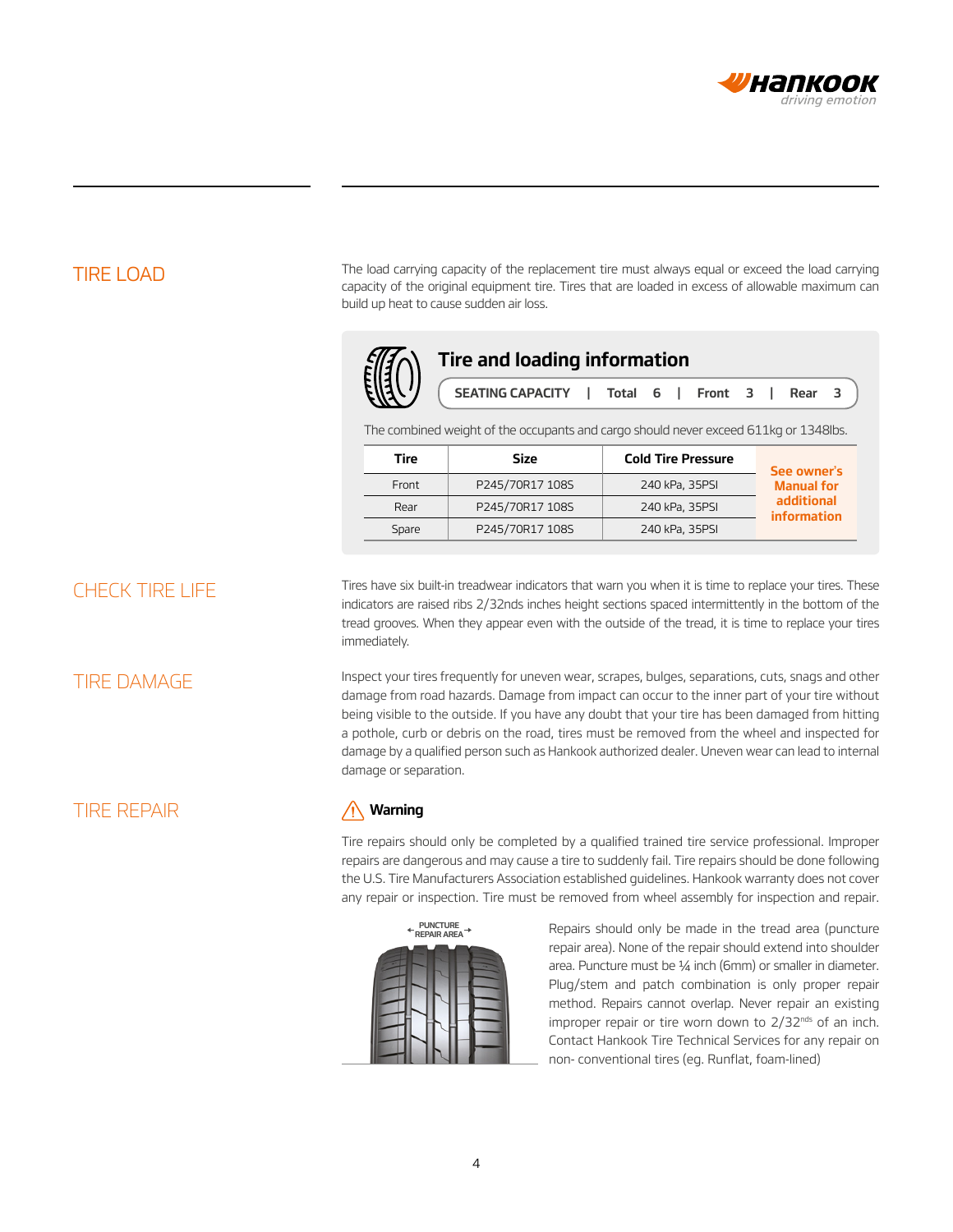

## MOUNTING RECOMMENDATION

Tire mounting and inflation can be dangerous and shall be done only by specially trained persons using proper tools and procedures. Always refer to the U.S.Tire Manufacturers Association mounting procedure. Serious physical injury or death may result from explosion of tire/rim assembly due to improper mounting. A tire bead diameter must always match the diameter of the rim on which it is being mounted. When inflating/dismounting RV tires, approved OSHA safety cages must be used. Never stand, lean or reach over the assembly while inflating tires.

MOUNTING PRECAUTION There is extreme danger in attempting to install a tire of one rim diameter on a rim of a different rim diameter. Always replace a tire on a rim with another tire of exactly the same diameter tire designation and suffix letters. For example, a 16" tire goes with a 16" rim. Never mount a 16" size diameter tire on a 16.5" rim. While it is possible to pass a 16" diameter tire over the lip or flange of a 16.5" size diameter rim, it cannot be inflated enough to position itself against the rim flange. If an attempt is made to seat the tire bead by inflating, the tire bead may break with explosive force and could cause serious bodily injury or death. Rims of different diameters and tapers cannot be interchanged.

> **Death or serious injury may result from: Tire failure due to under–inflation/over loading. follow owner's manual or tire placard in vehicle. explosion of tire/rim assembly may result from improper mounting. Do not exceed 40 psi to seat beads.**

Only Specially Trained Persons Should Mount Tires.

TIRE MOUNTING PRECATIONS, TO AVOID **INJURY** 

- 1. Clean rim. lubricate rim and beads.
- 2. Be sure beads are centered.
- 3. Do not stand over tire while inflating.
- 4. After beads seat, adjust to recommended inflation.

### **Warning Warning**

Moisture trapped inside tires can cause damage.

- 1. Store tires in dry area.
- 2. Dry interior before mounting.
- 3. Inflate with cold dry air.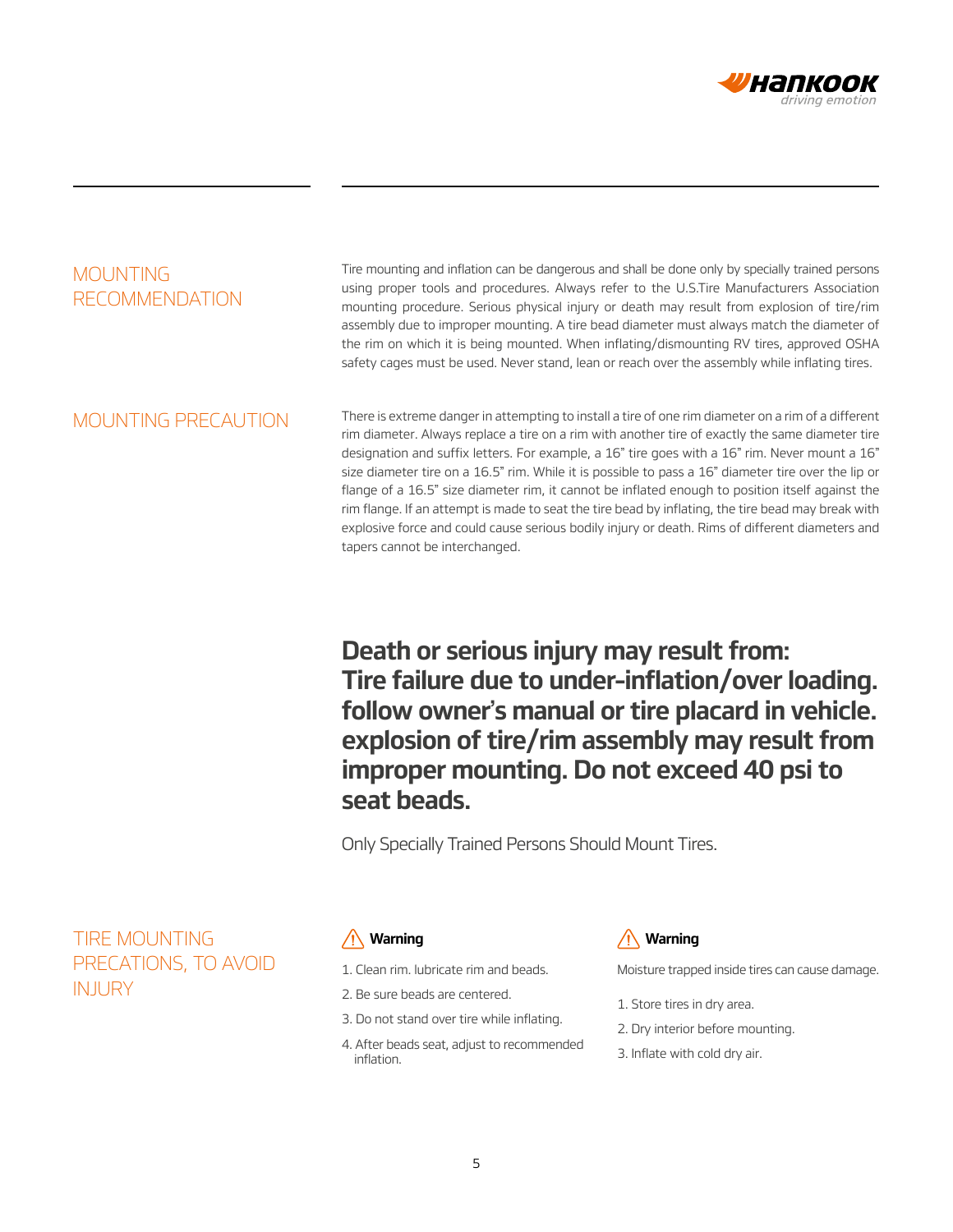

## SUV / LIGHT TRUCK / TRUCK ROLLOVER HAZARD

### TIRE MIXING

Due to their size, weight and higher center of gravity, vehicles such as SUVs and light trucks do not have the same handling characteristics as automobiles. Because of these different characteristics, failure to operate your SUV/truck in a proper and safe manner can increase the likelihood of vehicle rollover. Modifications to your SUV/truck tire size, tire type, wheels or suspension can change your vehicle's handling characteristics and further increase the likelihood of vehicle rollover. Whether your SUV/truck has the original equipment configuration for tires, wheels and suspension or whether any of these items have been modified, always drive safely, avoid sudden sharp turns or lane changes and obey traffic laws. Failure to do so may result in loss of vehicle control leading to an accident and serious injury or death.

### **Warning**

Driving your vehicle with an improper mix of tires is dangerous. Your vehicle's handling characteristics may be seriously affected. You could have an accident resulting in serious personal injury or death. Consult your vehicle owner's manual, tire information placard, and a qualified tire service professional for proper tire replacement.

Unless otherwise specified by the vehicle manufacturer, it is recommended that all road tires be the same size, type, and speed rating. Never mix different size tires on an axle, except for temporary use of a spare. When it is necessary to replace one or more tires, consider that applying new tires in pairs on an axle, or to all wheel positions, helps to optimize vehicle performance and avoid malfunction of mechanical or electronic vehicle systems (i.e. drive-train transmission, anti-lock brakes, traction control).

Replace Fewer than Four Tires: Whether your vehicle is front-, rear-, or all-wheel drive, if your rear tires lose traction because of hydroplaning on a wet road, an oversteer skidding condition may result and lead to loss of control, particularly in a turn. Generally, new tires provide increased resistance to hydroplaning due to their full tread depth. With the new tires on the rear, oversteer skidding condition may be more easily avoided. Therefore, if replacing only one or two tires at a time:

- Two new tires should be placed on the rear axle.
- One new tire should be paired with another tire from the vehicle with the deepest tread depth, and then both should be placed on the rear axle.
- Additional or alternate recommendations may apply for some vehicles. Always refer to and follow the vehicle manufacturer's tire replacement and tire application recommendations; consult your vehicle owner's manual and tire information placard.

SERVICE LIFE OF A TIRE There is no hard and fast rule to measure service life of a tire. Tires are made with various types of raw materials and a variety of rubber compounds all having varying performance properties. Once a tire is designed and manufactured to achieve given performance property and put into use, it is still subjected to varying conditions such as weather, storage, and still further varying use conditions such as load, speed, inflation pressure, maintenance and road condition. Since all these factors affect the service life of a tire, it just is not possible to predict with accuracy or scientific validity service life of a tire.

> Tires unquestionably degrade over time, whether in use or not in use. Some tire and vehicle manufacturers published warnings to consumers of their products to the effect that tires should be replaced after six years of manufacture. Certain industry organizations issued statements concurring with six year service life for tires. Depending on severity of adverse use conditions or non-use, many tires degrade fast enough to require replacement before 6 years of service life. Others in perfectly favorable use conditions may enjoy service life of more than six years.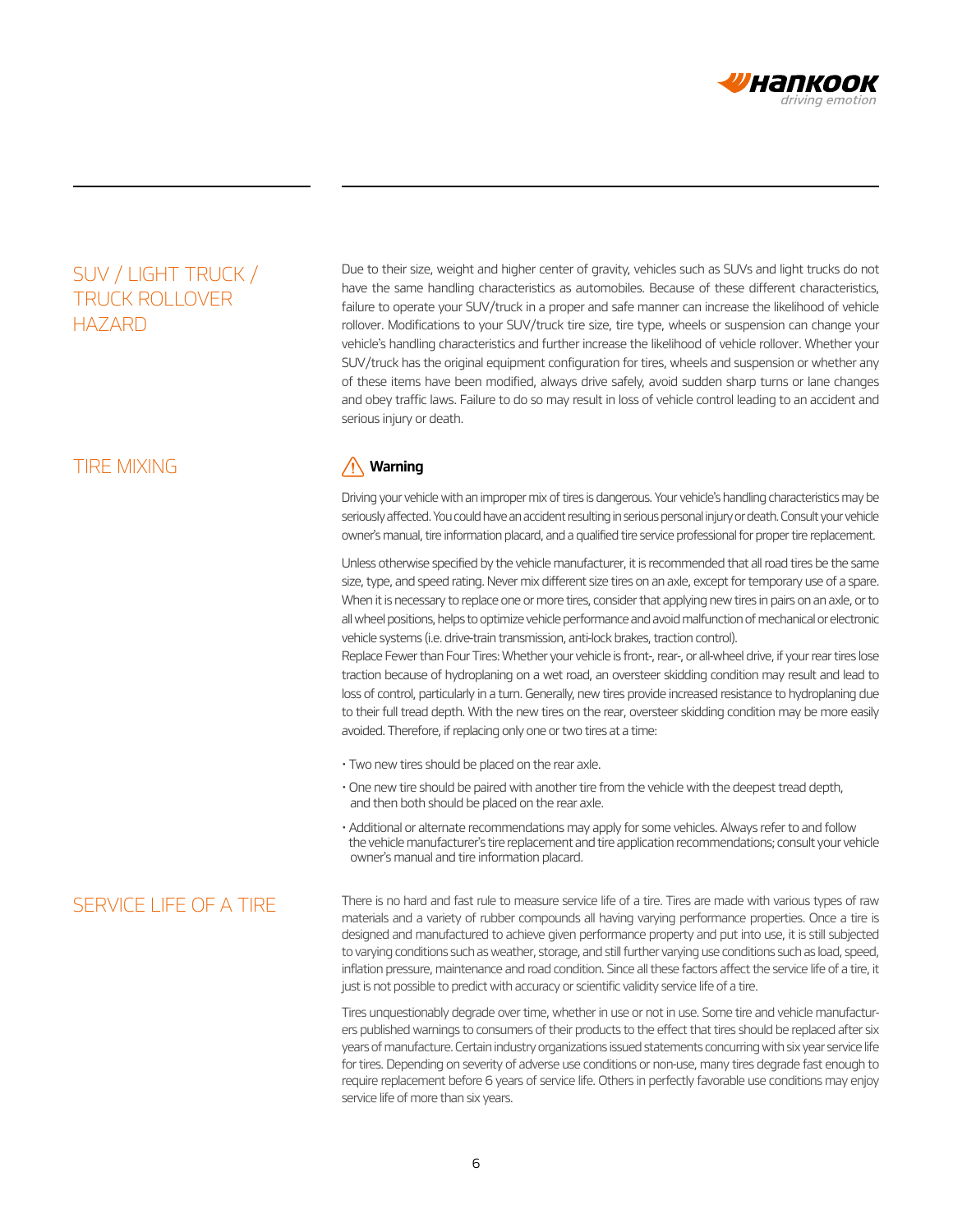

## **GENERAL** RECOMMENDATIONS

The following recommendations are intended to give consumers some idea concerning service life of a tire. Hankook always insists and mandates that consumers properly maintain and periodically inspect their tires. Even if a consumer properly maintains and periodically inspects the tire, most tires will require replacement before 10 years of manufacture regardless of tread-wear. It is recommended that tires in service 10 years or more from the date of manufacture must be replaced even if it was never used. Date of manufacture can be determined by reading the Department of Transportation (DOT) code on the sidewall. The entire code will be printed on outbound side of the tire. The DOT code will end with the week and year of manufacture. For example, a tire with DOT code reading 1GFN AVN 1408, was manufactured during the 14th week of 2008. Consumers must regularly have tires inspected by qualified tire dealers throughout its life. Furthermore, tires that are over five years of age should be inspected at least twice a year and more frequently if the use is heavy.

Consumers must always be vigilant of their tires performance, condition, inflation pressure, and any other issues that could affect the life of a tire. Consumers must properly maintain, including proper inflation pressures, and periodically inspect your tires. Failure to do so might result in separation or performance loss resulting in vehicle damage, injury or even death.

For original equipment tires, acquired when purchasing a new vehicle, consumers should follow all of the vehicle manufacturer's recommendations.

TIRE ROTATION For safety and maximizing tire life, rotate your tires at least every 7,500 miles or at the vehicle manufacturer's recommended mileage, if sooner. Each tire pressure must be checked after rotation and adjusted to the vehicle recommendation for the tire's new location on the vehicle. If irregular wear is evident, vehicle alignment or other mechanical problem should be checked.



\* Tire Rotation variation patterns; refer to proper pattern for asymmetrical, directional tires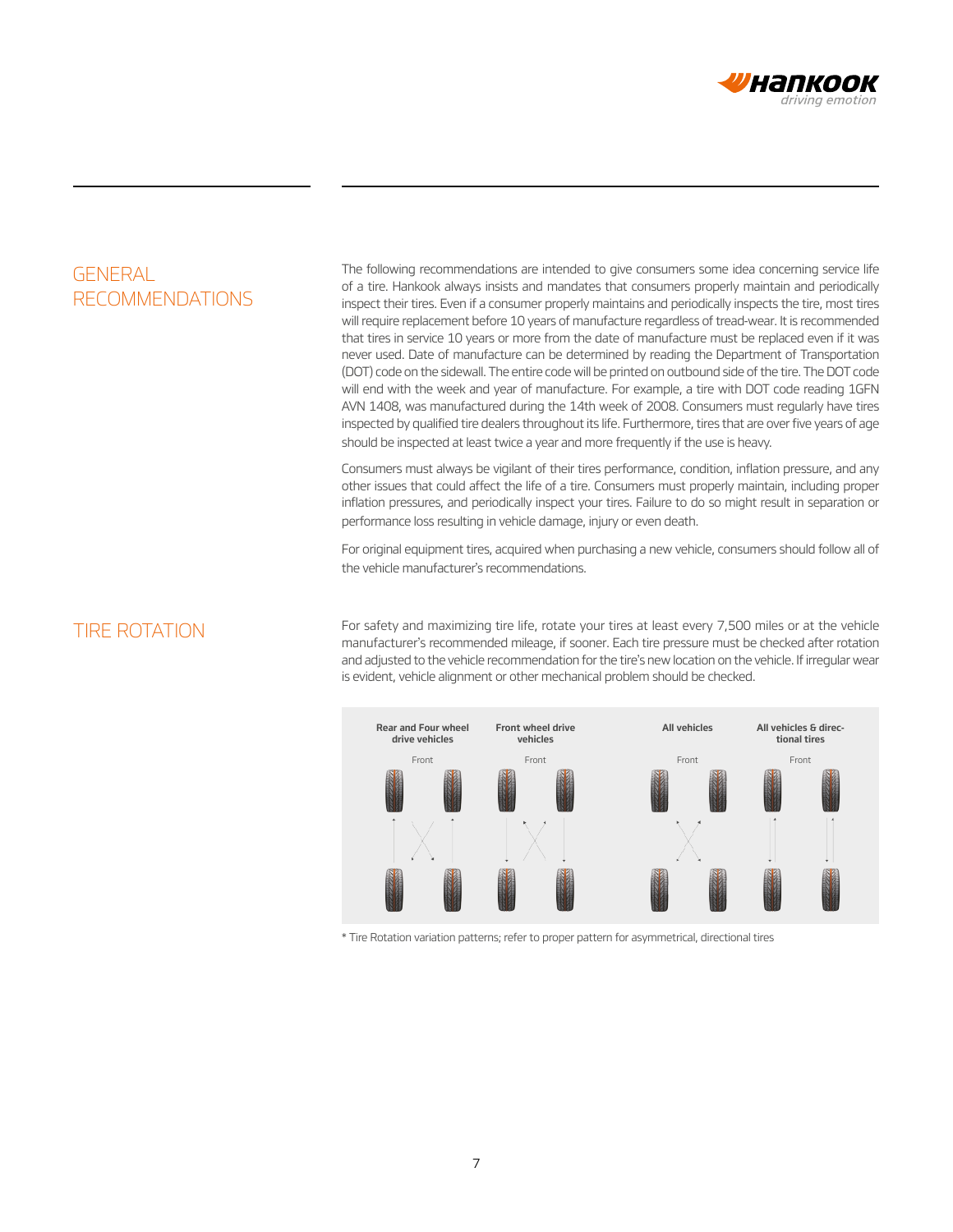

### WHEEL ALIGNMENT

The vehicle center line of the chassis/body is found by measuring in equal distance from both sides of the vehicle. The geometric center line is something a little different. It is determined by the midpoint between the front wheels and rear wheels. If the wheels or axles are not offset to one side, the geometric center line and vehicle center line will be identical. Should the front wheels or rear axle be slightly off center, however, the geometric center line will be at an angle to the vehicle center line. When the two lines do not coincide, tracking problems result. The rear wheels will not follow the front wheels because one set of wheels is offset from true center.

The third line we must deal with is the thrust line. This imaginary line also runs the length of the vehicle, and is determined by the total toe of the rear wheels. The thrust line divides the total toe in half. If toe for both rear wheels is zero (which is where it should be), the thrust line would be 90 degrees to the rear axle right up the center of the car.

The geometric and vehicle center lines are **A** one in the same in a properly aligned vehicle  $\overline{\text{min}}$  $\overline{1111}$ - shown in **A**  $1111$  $\triangle$ TTT<br>TTTT سنبيب<br>سنس Geometric CL If the rear axle is offset to one side **B** the Vehicle CL **B** geometric and vehicle center lines will be  $\frac{1}{11111}$ at an angle.  $\triangleleft$  $\bar{f}$ गागा Geometric CL If the rear axle or wheels are toed to one side, **C** Rear-axle Thrust-line **C** the thrust line will not match up with the لللللأ  $\overline{\text{HHH}}$ center line and the vehicle will pull—in this Шij case—to the left.  $\triangleleft$ l TTT. mm TITIT <u>TITITI</u> Thrust-angle Geometric and vehicle CL

> Out-of-alignment conditions occur when the suspension and steering systems are not operating at their desired angles. Out-of- alignment conditions are most often caused by spring sag or suspension wear (ball joints, bushing, etc.) on an older vehicle. They can also be the result of an impact with a pothole or curb or a change in vehicle ride height (lowered or raised) on any vehicle regardless of age. Incorrect alignment settings will usually result in more rapid tire wear.